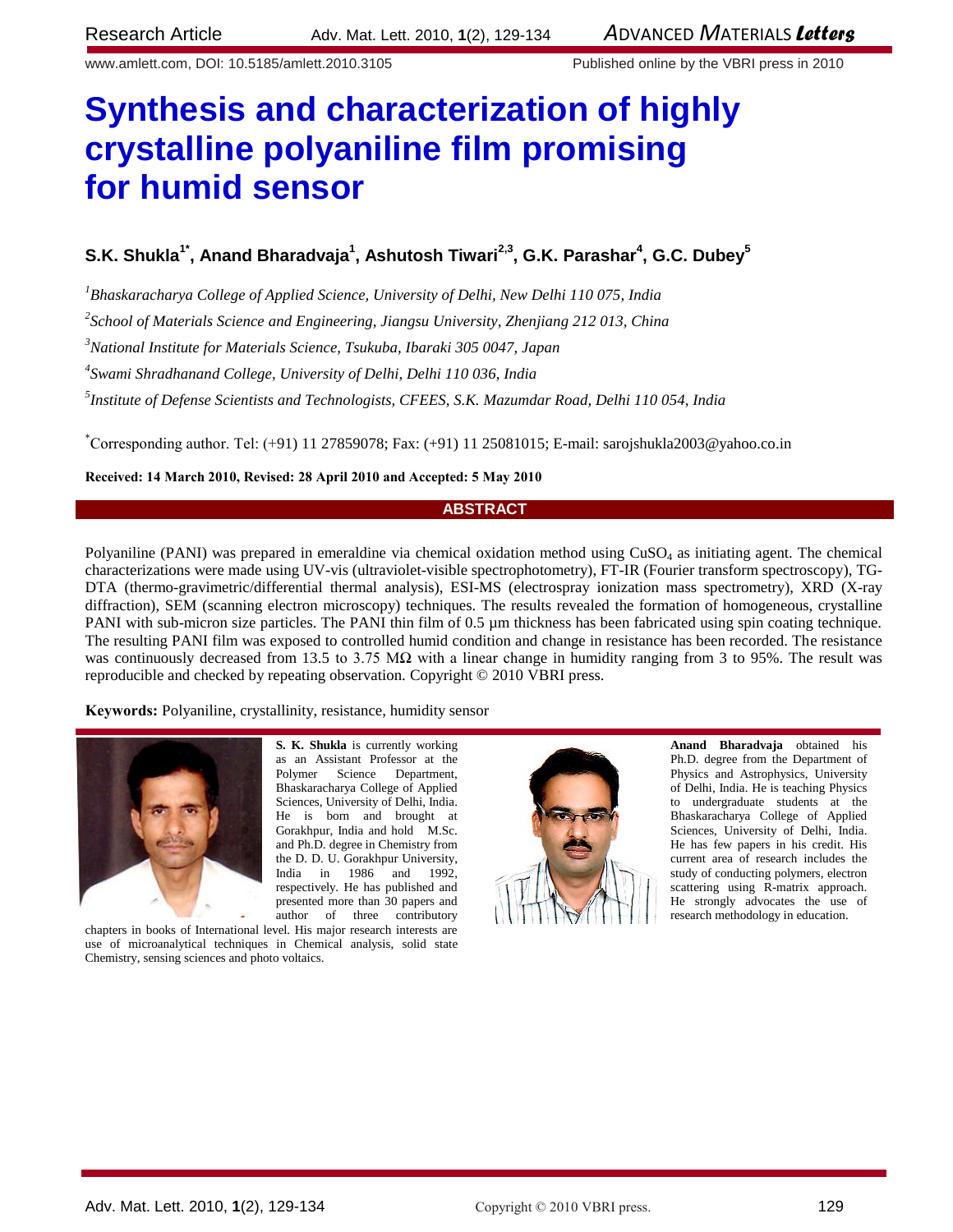

**Ashutosh Tiwari** is an invited professor of Materials Science and Engineering at the Jiangsu University, China and also works as foreign researcher at the National Institute of Materials Science, Japan. He received PhD in Chemistry from the University of Allahabad, India, later he joined to the National Physical Laboratory, New Delhi, India as a young scientist. After that he moved to the University of

Wisconsin, USA as a post-doctoral researcher. In addition, he obtained JSPS fellowship in Japan and SI fellowship in Sweden. In 2010, he became Marie Curie Incoming Fellow at Cranfield University, UK. In his academic carrier, he has published over 125 publications and patents in the field of materials science and technology. He has also edited five books on the advanced state-of-the-art of materials science for prestigious publishers including Bentham Science, USA, Nova Science, USA, etc. His recent research interest is focus on designing and development of the smart materials for biomedical and engineering values.



**G. K. Parashar** awarded his Ph.D. degree in Chemistry from the University of Allahabad, India. At present, he is working as an Associate Professor of Chemistry in the Swami Shrdhanand College, Delhi University, India. He has wide experience in synthetic inorganic chemistry. He has presented and published many papers and currently engaged in research for materials development for sensor applications.



**G. C. Dubey** is a retired Scientist G from the Solid State Physics Laboratory, India. He has wide experience in solar cells, thin films, plasma processing and thick films. He has presented and published more than 125 papers. Presently, he is secretary, Institute of Defence Scientist and Technologists and engaged in research in the material development for sensor applications.

#### **Introduction**

Designing and developing humidity sensor and humidity sensitive materials is an area of current interest because their importance in the environmental monitoring and evaluation of hermeticity of micro packaging [**1-3**]. The materials used for humidity sensing purpose are reported viz. different oxides, modified polymeric resins and conducting polymers [**4-7**]. These materials change their properties including resistance, impedance, mass and refractive index as the function of relative humidity. This is the basis for development of different types of humidity sensors such as resistive, optical, quartz crystal microbalance [**8-10**].

In this context, the organic polymers are observed to be fairly fit for sensing purposes due to moderate resistance, wide spectrum of structural variability and their changes in erratic atmosphere [**11**]. Among conducting polymers, polyaniline (PANI) has been reported as a promising candidate with great potential for practical uses such as light emitting diodes, transparent electrodes, electromagnetic radiation shielding, corrosion protection of metals, battery, gas and humidity sensing purposes [**12-13**]. Vijayan et al. has established co-doped PANI for humidity sensing applications and monitored its optical properties with limited range and sensing parameters [**14**]. Typically, the electrical property of PANI quite differs due to its different phase, structures and employed synthetic routes. Further, PANI is also reported as highly biocompatible because of its accommodating surface behavior [**15**]. Various methods were used for PANI synthesis viz. electropolymerization [**16**], chemical polymerization [**17**], copolymerization, [**18**] and plasma polymerization [**19**]. However, the chemical route is used with different polymerizing agents such as HNO<sub>3</sub>, ammonium persulphate, etc. with less rigorous synthetic condition. The wide spectrum properties of PANI are reported due to change in polymerizing agents and solvents.

The humidity sensitive materials should not be highly conducting, since the water molecule is also having high resistance. Thus the synthesis of PANI by different routes and its use in sensing sciences seems an important scientific investigation. The present manuscript describes the synthesis and characterization of emeraldine form PANI by chemical oxidation route employing  $CuSO<sub>4</sub>$ . Further the resistance of PANI was monitored as function of relative humidity in the 3 to 95 % RH range to explore its use for humidity sensing.

### **Experimental**

#### *Materials and methods*

Aniline (99.5%), hydrated copper sulphate  $(CuSO<sub>4</sub>.5H<sub>2</sub>O,$ 99.5%) and glacial acetic were procured from E. Merck, Germany. All supplementary chemicals were of analytical grade and solutions were prepared with mili-Q water.

UV-vis study was carried out on a UV2501PC, Shimadzu spectrophotometer. FT-IR characterization was done using a RK1310, Perkin Elmer, FTIR spectrometer via making pellet with dehydrated KBr at 10 ton pressure. The thermal analysis was observed with a PTC10A, Rigaku Thermoflex thermal analyzer at 10  $^{\circ}$ C min<sup>-1</sup> heating rate. ESI-MS analysis was obtained from ESI-MS KC455, Micromass, Water Ltd. The crystallinity of the PANI was studied by RAD/Max200B, Rigaku Rotaflex, XRD spectrometer using  $1^{\circ}$  min<sup>-1</sup> scanning speed. The SEM images were taken with a JEOL-840 scanning electron microscope, JEOL Corporation operated at 15 kV. The films were sputter-coated with a thin layer of gold  $(-20 \text{ nm})$ prior to the SEM examination. The electrical resistance of film was monitored as function of relative humidity by using RISH max laboratory digital multimeter (measuring range up to 40 MΩ).

#### *PANI synthesis, film preparation and humidity sensing*

Aniline (5 mL) was added in a 25 mL reaction tube containing 15 mL of methanol. The solution was stirred on a magnetic stirrer for 45 min to make a homogenous solution. The temperature was maintained at  $40 \pm 0.2^{\circ}$ C. To this solution, 5 mL of 0.05 M aqueous copper sulphate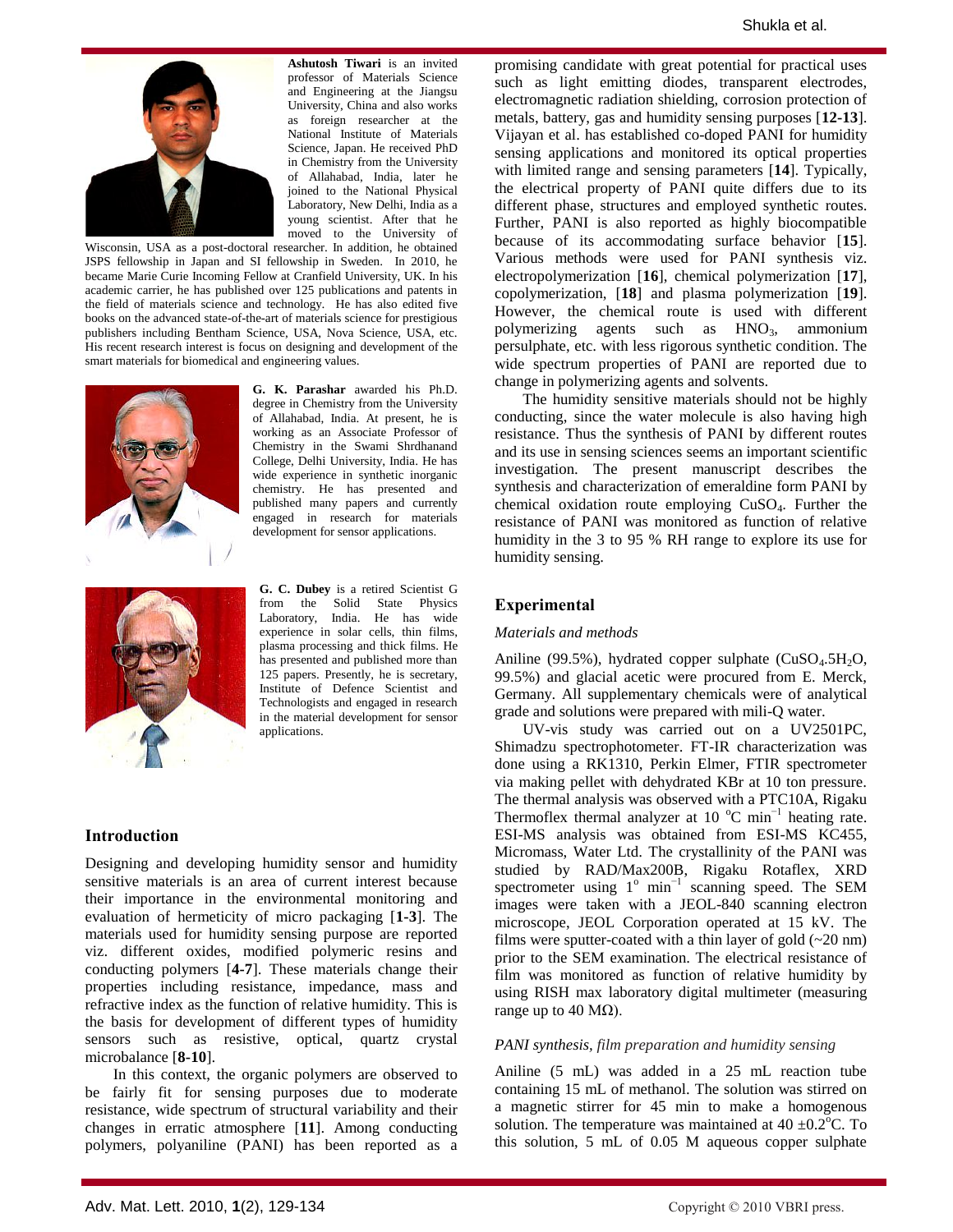solution was added drop by drop with constant stirring on magnetic stirrer at 40  $\pm$ 0.2 °C temperature. The color was observed during reaction and information is listed in **Table 1**. At the end of reaction, the green color particles were yielded. Typically, PANI was separated from oligo-aniline unreacted styrene monomer and polystyrene homopolymer by pouring the viscous solution into a large quantity of toluene. The copolymer was separated from polyacryamide and acrylamide by precipitating the resulting solution with methanol and water (7:3, v/v) mixture. Finally, a white, fluffy solid of PSA was obtained after vacuum-drying at room temperature. PANI yield  $(\%)$  = 85.5;  $M_{\text{w}}$  (DMF with 10 mM LiCl) = 59 kDa. Next, the reaction mixture was allowed to keep over night and then material was recovered by centrifugation and dried under vacuum oven at  $60^{\circ}$ C. A schematic of the polymerization reactions is shown in **Fig. 1**.

### **Results and discussion**

Polymerization of aniline monomer can be found in one of three idealized oxidation states: leucoemeraldinewhite/clear, emeraldine- green or blue pernigranilineblue/violet. These three colors represent different degree and nature of polymerization (**Table 1**). The emeraldine form of PANI is most symmetric, often referred to as emeraldine base (EB), and is either neutral or doped, with the imine nitrogens protonated by an acid. Emeraldine base is also regarded as the most useful form of PANI due to its high stability and the fact that electrically properties of PANI can be optimized by doping the emeraldine form. The prepared PANI seems emeraldine based on green color of synthesized precipitate.



**Fig. 1.** Schematic illustration of PANI synthesis

**Table 1.** Colour change as observed during polymerization.

|                                    | Time (w.r.t. the addition of Color change in the reaction       |  |  |
|------------------------------------|-----------------------------------------------------------------|--|--|
|                                    | copper sulfate solution to the mixture (solution of aniline and |  |  |
| reaction mixture)                  | methanol $+$ aqueous solution of                                |  |  |
|                                    | $CuSO4$ )                                                       |  |  |
| $0 \text{ min}$                    | Transparent colorless                                           |  |  |
| $30 \,\mathrm{min}$<br>Opaque blue |                                                                 |  |  |
| $45 \,\mathrm{min}$                | Greenish                                                        |  |  |
| 1 h 30 min                         | Dark green                                                      |  |  |

The PANI thin film was prepared by spin-coating method. Typically, PANI (200 mg, green product) was dissolved in glacial acetic acid (50 mL). The solution was used as a precursor solution to cast the film at 2000 rpm. For the humidity sensing, the PANI coated film was fixed inside the wall of an air-tight glass chamber (4 cm  $\times$  7 cm) via holder at a fixed %RH. The relative resistance change of PANI film before and after exposure at various %RH points has been monitored using laboratory digital multimeter. The saturated solution of KOH was used to control %HR of the glass chamber and also monitored by a reference hygrometer. During our experimental observations set up, the relative humidity inside the sensing chamber was variably controlled up to 90%. A thermometer with least count of 0.1  $\degree$ C was also positioned together for monitoring the temperature inside the chamber. All experiments were conducted at 45 °C, with the same sensor used for each set of measurements. Prior to each measurement the sensor was heated under vacuum at 60- 75 °C for 10 h to completely remove the adsorbed moisture over the PANI film surface. All sensing measurements were carried out at 45 $\degree$ C.

#### *UV-vis and FTIR spectra*

The emraldine form of PANI shows strong peaks at  $\sim 320$ nm for exciton transition of  $\pi \to \pi^*$  and at ~660 nm for transition between benzenoid → Quinoid ring.Normally**,**  the change of second peak is due to the change in degree of polymerization, while the change in position of first peak is due to degree of oxidization. For example  $BB \rightarrow B \rightarrow BB$ absorbs at 333 nm while  $BB \rightarrow Q \rightarrow BB$  at 310 nm [20]. Comparing the obtained results from **Fig. 2a** and **Table 2**, it is found that both the transitions are observed at 292 nm and 663 nm with shifts in the peak positions. This will be probably due to unique chemical structure and degree of ionization.

The FTIR spectrum of PANI is shown in **Fig. 2b** and peak positions are tabulated in **Table 3** along with its group frequencies. The result is showing all the expected peaks of PANI e.g., NH-hydrogen bonding, C-N stretching, C-Hbonding, aromatic ring, benzenoid and quinoid ring deformations [**21**]; however, some shifting in position is observed, which might be due to different polymeric matrix of the synthesized PANI.

#### *Thermal and ESI-MS analysis*

In order to understand thermal stability of the material and specially to find application at high temperature, the TG-DTA analysis has been carried out .Thermal behavior of PANI was found different than earlier reported results [**22**]. The TG-DTA result is shown in **Fig 3a**, the result indicates the stability of PANI up to 202.95  $\degree$ C since neither weight loss nor DTA peaks is observed till this temperature. After that a strong endothermic peak at  $242.41\text{ °C}$  was observed with energy consumption of -2.39 KJ  $g^{-1}$ . Also, the TGA curve shows a sharp weight loss of 46.681 % in the temperature range of  $202.95 - 317.92$  °C.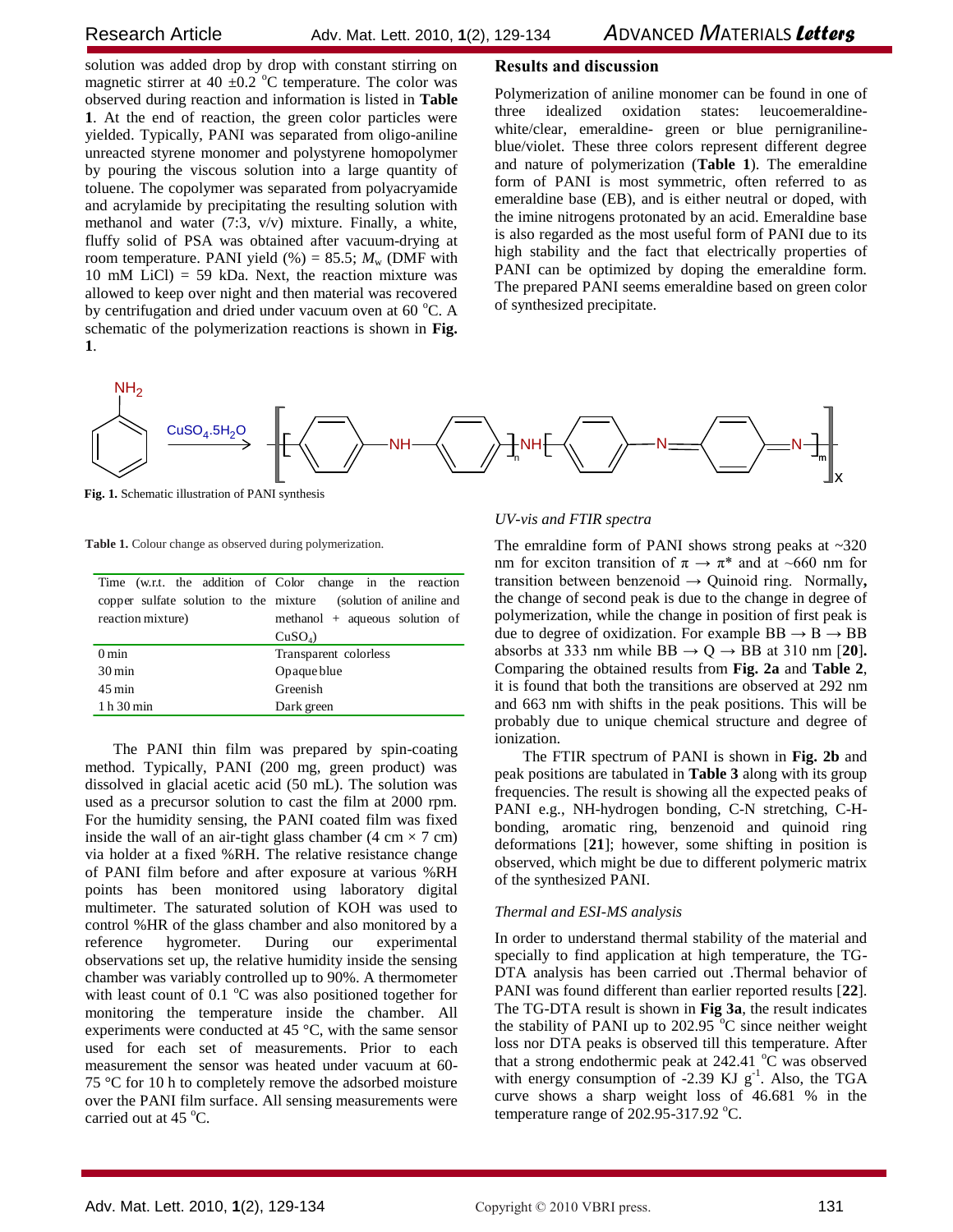#### **Table 2.** Data of UV-vis spectra of PANI.

| Peak   | position Absorbance Nature |       |
|--------|----------------------------|-------|
| (nm)   |                            |       |
| 663.50 | 0.2159                     | broad |
| 292.5  | 2.7758                     | Sharp |
| 282.00 | 1.7156                     | Sharp |
| 270.00 | 1.2809                     | Sharp |
| 259.50 | 1.5804                     | Sharp |

This may be due to the melting and followed by decomposition of PANI. The result has been compared with previous reported data, which shows early weight loss and endothermic peaks at 115, 260, 520, 92 and 530  $^{\circ}$ C in case of emeraldine and its salt respectively. Our result indicates that the prepared PANI is having better thermal stability due homogenous single phase matrix.

#### **Table 3.** FTIR data of PANI

| Observed peaks | Expected vibrations       |  |  |
|----------------|---------------------------|--|--|
| position       |                           |  |  |
| $(cm^{-1})$    |                           |  |  |
| 3444.27        | OH stretching             |  |  |
| 2924.39        | NH with H bonding         |  |  |
| 1605           | Benzenoid ring stretching |  |  |
| 1494.93        | C-C stretching            |  |  |
| 1465.00        | C-N stretching            |  |  |
| 1166.37        | $C=N=C$ stretching        |  |  |
| 1112.94        | <b>Benzenoid</b><br>ring  |  |  |
|                | deformation               |  |  |
| 1024.08        | Aromatic ring deformation |  |  |
| 956.27         | Quinoid<br>ring<br>plane  |  |  |
|                | deformation               |  |  |
| 752.70         | C-H out of plane bending  |  |  |
| 691.31         | Aromatic ring             |  |  |

The ESI-MS spectrum plays an important role in direct detection of polymerised matrices [**23-25**]. ESI-MS spectra yield multiple ion peaks for polymers self-assembled species or macromolecules [**25**]. The graph (**Fig. 3b**) shows a protonated ion peaks (i.e., in 3:2 of  $CH_2-Cl_2:CH_3-CN$ ) centered at m/z 878 Da with a regular fragmentation pattern associated with loss and gain of monomeric or branched chain unit [**25**]. The graphs infer the presence of polymerized matrix with regular homogenous structure not associated aggregates**.** 

#### *SEM study*

The SEM photographs of PANI before and after exposure with humidity are shown in **Fig. 4**. It confirms the homogenous brush like structure with crystallite size approximately 250 nm before exposure (with moist) (**Fig.** 

**4a**). After exposure (with moist) the brush surface slightly flattened over the surface (**Fig. 4b**). The found structure is not identical to earlier results; however it appears to be identical to the one reported by Laska *et al.* with some variation in size and distribution [**21**].



**Fig. 2.** Spectra of PANI (a) UV-vis spectra and (b) FTIR.

#### *XRD measurements*

The XRD pattern of polymer generally differs because of uncertainty in polymeric chains. It depends on the synthetic routes, solvent and ionized state. For example, the XRD pattern of PANI prepared by different methods has been reported to have amorphous to crystalline nature with different percentage [**21**]. The XRD of emeraldine form of PANI prepared by using methanol has peaks at  $2\theta = 15, 20,$ and 24<sup>o</sup>. The XRD spectra of PANI synthesized in this study is shown in **Fig. 5** and the values are tabulated in **Table 4**. All the three peaks are observed at 13.360, 20.020 and  $26.775^{\circ}$  20 values along with other prominent peaks. The shifting in position is due to different crystalline behavior and structure on PANI. However, result reveals the strong crystalline nature of synthesized PANI.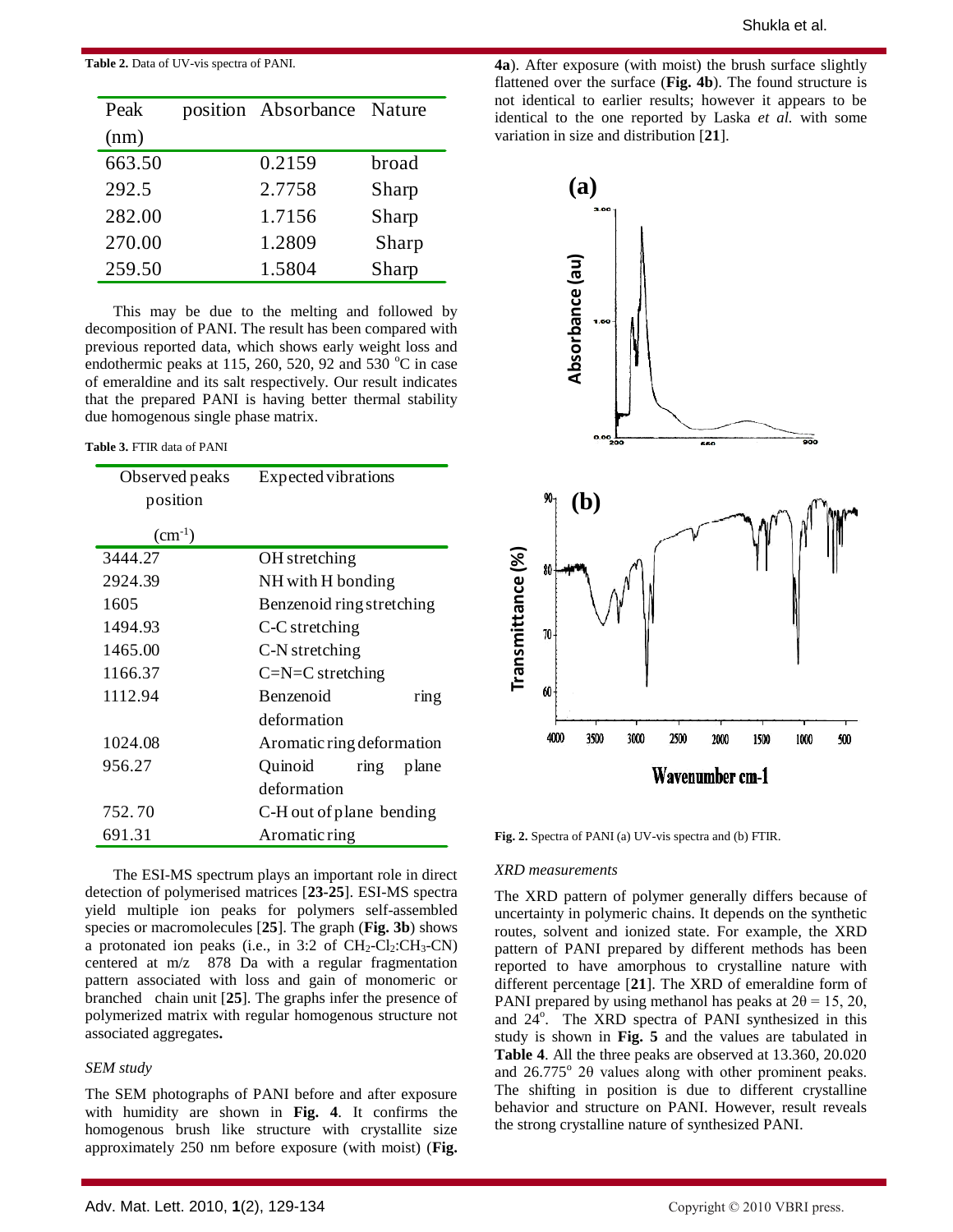#### *Humidity sensing*

The humidity sensing behaviors of PANI film (thickness of film  $\sim$  500 nm) were evaluated by measuring the resistivity in closed chamber. The change in the resistivity of the sensing probe, a flat -shaped glass coated with crystalline PANI film as a function of %RH and time was recorded in a closed chamber at 45 °C. Fig. 6 shows the variation of output resistivity versus %RH profile of PANI film with varying %RH .The resistivity decreases with an increase in %RH ranging from 3 to 95. In general, the observed electrical permeability of probe increases with increase in %RH and exhibits the sensitivity of 0.81 (i.e., ratio of change in resistance to % RH change and %RH range 3- 95).



**Fig. 3.** Spectra of PANI (a) TG-DTA graph and (b) ESI-MS.

The change in resistivity is in agreement with reported trend of the resistivity of PANI and depends on its moisture content. The wet polymer with a small degree of protonation is apparently sufficient to cause a decrease in resistivity of more than six orders of magnitude [**26**]. It supports the observed trend in electrical resistance in this paper. The effect of interferents (methanol and ethanol) was studied on the output responses of the probe. The volatile methanol and ethanol were added into the sensing chamber. It was found that the presence of interferents had a negligible effect at %RH ranging from 5 to 60 but after that, response was obtained about 2-5% higher than those obtained from the standard method; therefore, using this probe, %RH can be detected with negligible interference. The change in resistivity with the time was recorded at 65 % RH. The resistance change of PANI ~80 % found in 30 sec. The desorption process completed after 1 min 20 sec and the material found stable for more than 90 days.



**Fig. 4.** SEM photograph of PANI (a) before and (b) after exposure with humidity.



**Fig. 5.** XRD spectra of PANI.

**Table 4.** Data of XRD spectra of PANI.

| $2\theta$ angle | d-values       | $\alpha$ 1) | Peak      |
|-----------------|----------------|-------------|-----------|
|                 | $A^{\text{o}}$ |             | intensity |
| 13.360          | 6.6260         |             | 750       |
| 20.020          | 4.4315         |             | 1190      |
| 26.775          | 3.3268         |             | 102       |
| 33.630          | 2.6627         |             | 108       |
| 34.460          | 2.6069         |             | 08        |
| 55.110          | 1.6651         |             | 20        |
| 59.885          | 1.5432         |             | 03        |
| 62.710          | 1.4803         |             | 06        |